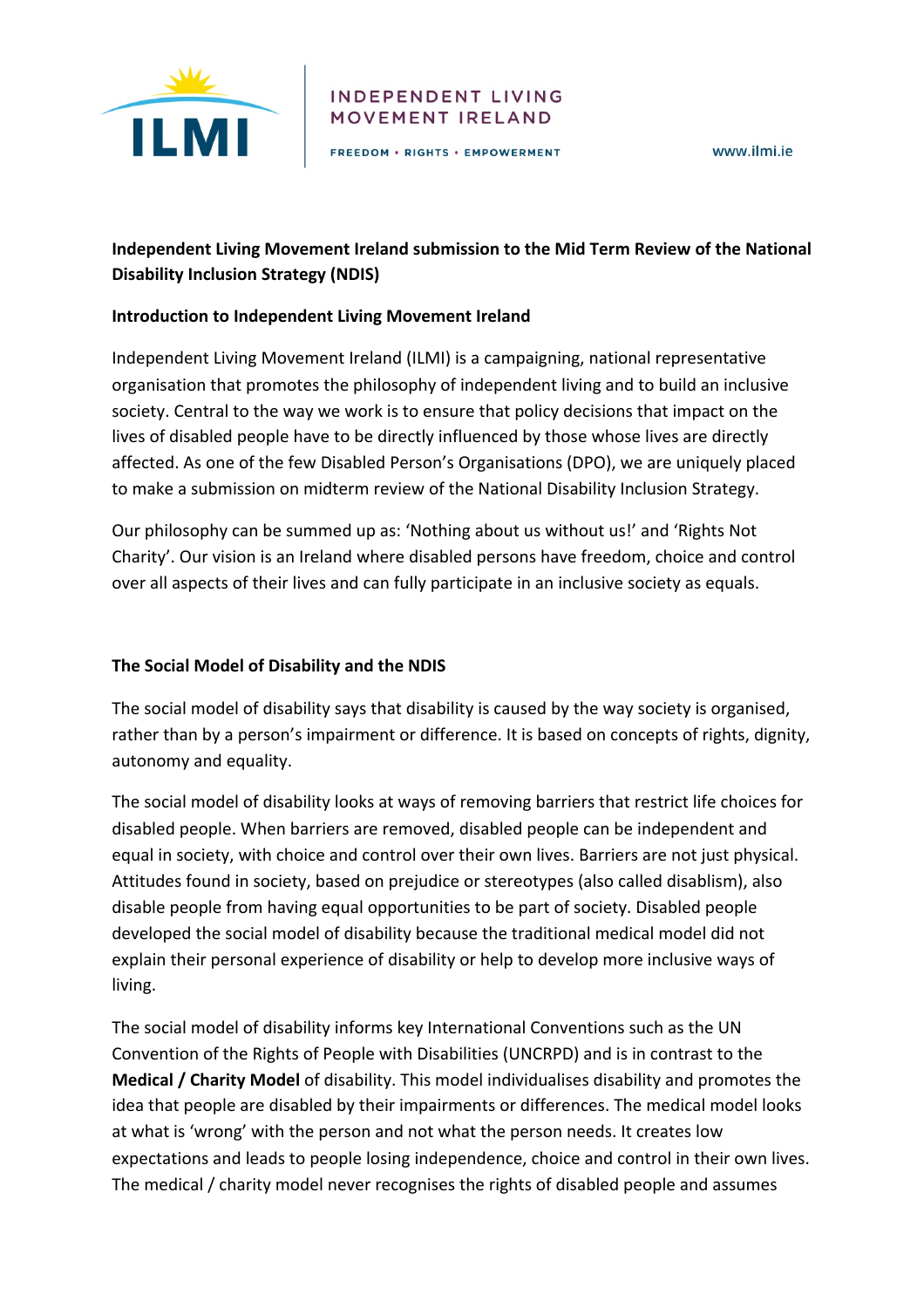that disabled people need to be "looked after" or "cared for". The medical / charity model has professionals make decisions for disabled people.

Central to the NDIS mid-term review is for all stakeholders to recognise that the models of disability will intentionally and unintentionally create frameworks for how policy is developed and delivered. ILMI believes that for the NDIS to really bring about inclusion for disabled people, it needs to promote and develop a clear framework and vision based on the social model of disability.

### **Language and Disability**

Independent Living Movement Ireland recognises that language is a very powerful and evocative tool. Therefore, the language and terminology used in this submission has been carefully chosen to reflect the values of equality and empowerment which is at the core of this organisation. The term 'disabled people' has been used throughout the submission in accordance with the UPIAS classification of disability and impairment which has been developed by disabled people themselves (UPIAS 1976). Where disabled people are referred to in the submission this should be understood to include all disabled people, including those with learning difficulties, mental health difficulties and sensory impairments.

### **1.** What is working in the NDIS?

The NDIS provides a cohesive and comprehensive overview at an inter-departmental level of statutory supports and policies relating to disabled people and their lives. It brings an overview of legislative, policy development and implementation and service delivery in a single document with indicators that can be monitored for implementation.

There is clear commitment from the Minster with special responsibility for Disability Issues Mr Finian McGrath TD, members of the Disability Steering Group (DSG), officials from the Department of Justice and Equality and other Government departments to ensuring the NDIS is effective.

Since the development of the strategy, a number of actions have been progressed, such as:

- Action 47, Implementation of the Comprehensive Employment Strategy.
- Action 49, increase targets from 3% to 6% recruitment of disabled people in public service, with figures from NDA showing considerable success.
- Action 54, Make Work Pay working group recommendations and reforms to support disabled people to take up employment.
- Action 91, The Personalised Budget Task Force report published and call for first participants in demonstration models for direct payments announced October 2019.
- While progress has not been ideal, ILMI recognises that there has been considerable engagement between the NTA, Irish Rail, Bus Eireann and local authorities with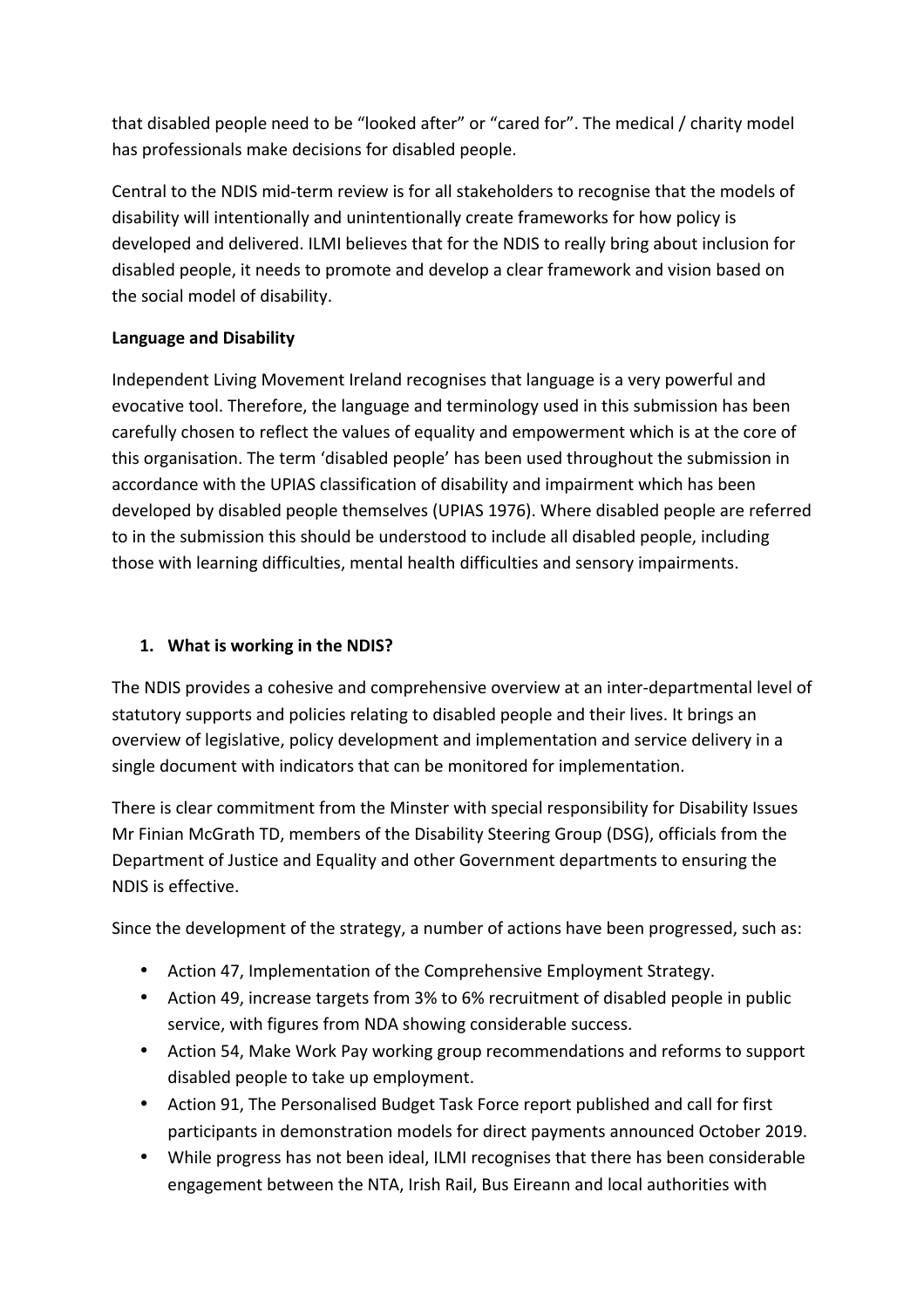disabled people on making public transport accessible, notwithstanding continued access issues and need for advance notice time to be addressed over the remainder of the NDIS.

### **2.** What is not working in the NDIS?

### **Overarching concerns about NDIS**

In being a comprehensive overview of all Departmental policies and actions relating to disability from 2017-2021, it is hard to see how all 114 actions can be carried out. The wide nature of the NDIS also means that it is unclear which actions are to be prioritised and how these will be implemented. This can lead to a feeling that no actions are being prioritised or that any progress is being made on the ground. Many ILMI members feel that actions are too vague (for example, action 31 "we will consider how best to build on and progress work completed to date to facilitate smooth transitions into, within and out of education..")

There are also concerns where actions are a continuation of existing policies (see actions 35, 36, 38, 48, 57, 63, 66, 67, 68, 88, 93 and 95) that there needs to be some evaluation of what progress has been made to justify their continuation and whether they are still being resourced, implemented and evaluated.

In providing a complete overview of disability policy development and service delivery comprising 114 actions by its very nature the NDIS becomes too big, with too broad a focus and not enough tangible actions to be clearly implemented, monitored and evaluated for impact and success.

ILMI feels that in order for the NDIS to be effective it needs to deliver on core aspects of inclusion. ILMI's vision is an Ireland where disabled persons have freedom, choice and control over all aspects of their lives and can fully participate in an inclusive society as equals. 

ILMI also feels that all aspects of the NDIS should be available in Braille and audio as PDFs are not accessible for the visually impaired.

### **Specific Actions that seem to have not progressed**

#### **Independent Living and the Personal Assistance Service**

Central to many disabled people having control and choice over their lives is the Personal Assistance Service (PAS). However, Section 6 ("Person-centred disability services") and specifically "Achieve maximum independence" (Actions 69-71) do not make any reference to the Personal Assistance Service, despite it being central to many disabled people's lives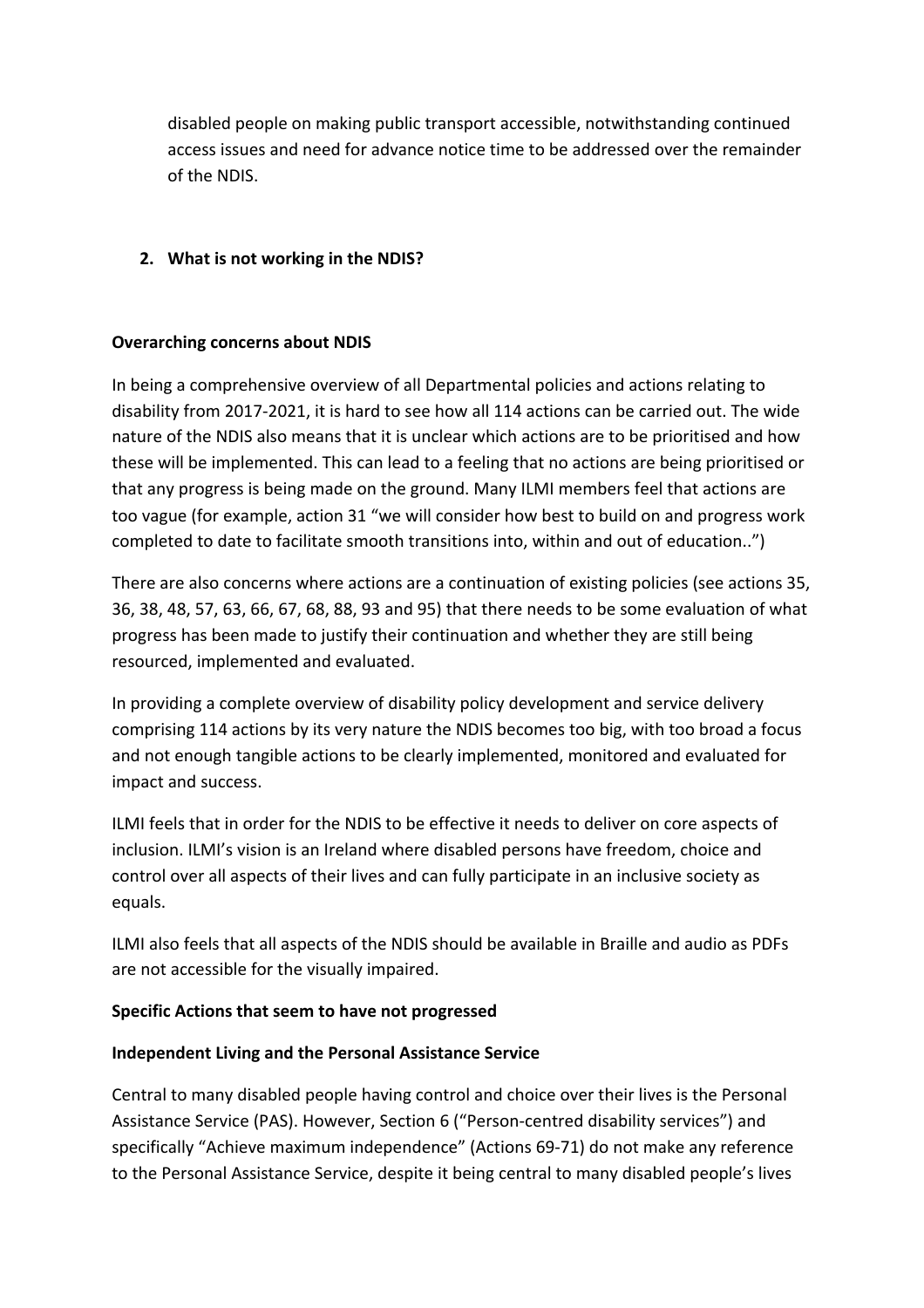and independence, and that many disabled people are unable to avail of a PAS or only have access to a limited service or a home help service based in their home as opposed to a PAS which would allow them to have full control of their lives.

According to information submitted by the HSE to the Committee on Public Petitions in 2017, 1.51 million service hours were delivered to 2,470 people. However, these figures show that 84.44% of disabled people who received a PAS received less than three hours per day on average, with 44.41% of disabled people in receipt of an average of 42 minutes per day. It is clear that anyone who receives an average of 42 minutes per day is not going to be able to live independently, access education or employment or become involved in meaningful social engagement. Disabled people with reduced services of this nature will become trapped in their own homes without the chance to interact and will be prone to isolation and depression. Through a nationwide consultation with our members it is clear that some service providers are moving away from the original model started by the Center for Independent Living in 1992, which was based on disabled people themselves directing their PAS to enable them to live full, independent lives. Many feel the PAS is moving towards a system focused on compliance, regulation and bureaucracy (for more information see https://ilmi.ie/wp-content/uploads/2018/10/ILMI-Personal-Assistance-Campaign-Leaflet-min.pdf).

Given that many other actions in relation to employment, participation, education and inclusion rely on disabled people having access to a PAS, this is a huge concern for ILMI which would need to be a core focus for the work of the NDIS for 2020 (see below).

### **Independent Living and Housing**

<u> 1989 - Jan Samuel Barbara, margaret e</u>

Ireland is currently in the midst of a housing crisis. At our annual conference in September 2018 it was noted by members that housing has always been a crisis for disabled people due to the lack of accessible housing for disabled people, the lack of visibility of disabled people in discussions on housing and homelessness and the pervasive nature of the medical / charity model of disability which leads to institutionalisation of disabled people.

Disabled people are more than twice as likely to report discrimination relating to housing and over 1.6 times more likely to live in poor conditions, such as living in damp housing, lacking central heating or living in an area with neighbourhood problems. Disabled People are also particularly over-represented in the homeless population: more than one in four homeless people are disabled $1$ 

Housing is addressed in Section 7 ("living in the community) and specifically actions  $93-94$ and action 96. "A Time to Move On" (actions 93 and 94) as a strategy is predicated on supports being in place for disabled people to live independently, such as the Personal

 $1$  "Discrimination and Inequality in Housing in Ireland" IHREC and ESRI report https://www.ihrec.ie/discrimination-and-inequality-in-housing-in-ireland-set-out-in-new-research/).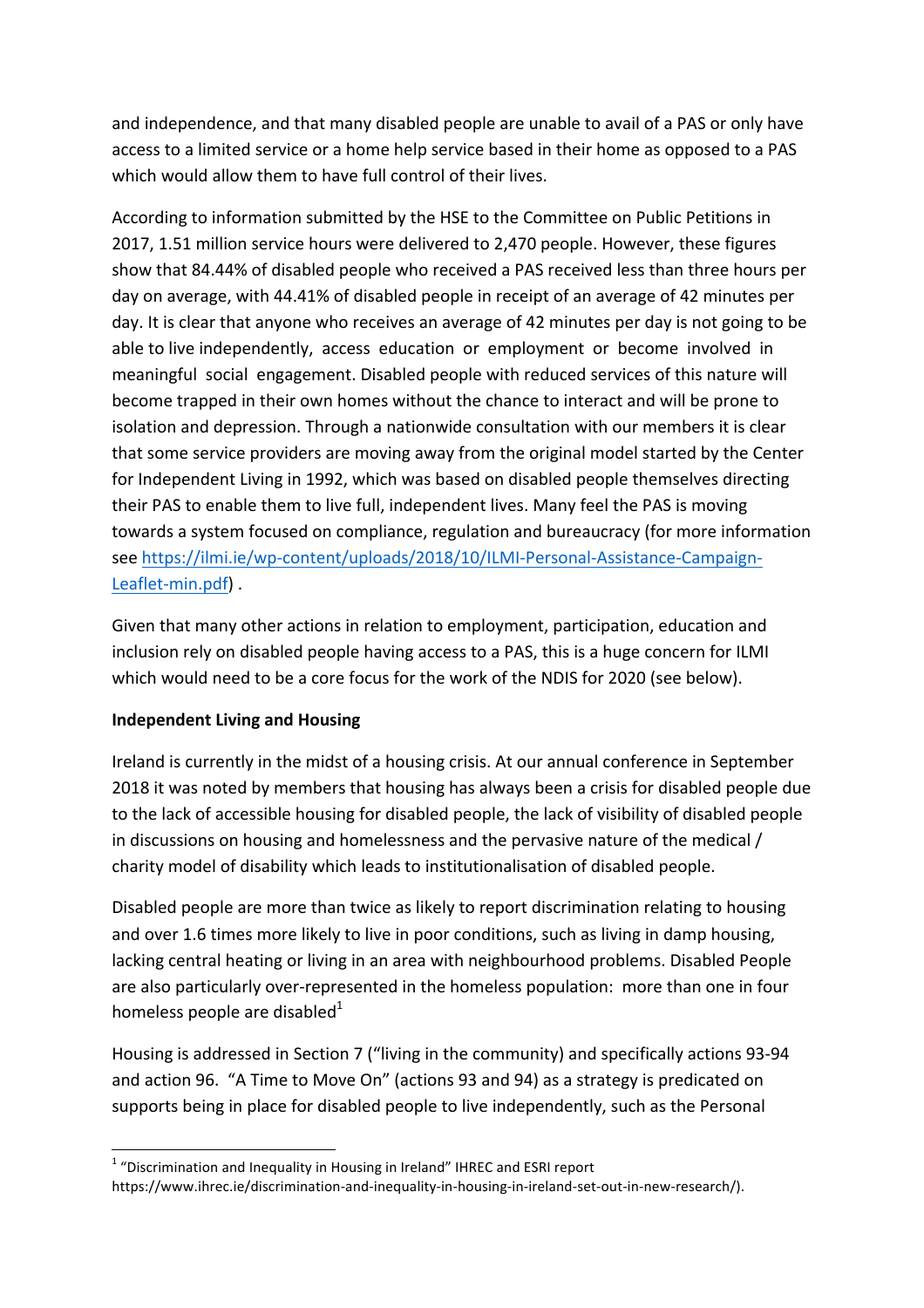Assistance Service (see above), but it also requires investment in accessible housing. Worryingly the main reference (action 96) to housing for disabled people in NDIS is the National Housing Strategy for People with a Disability 2011 to 2016. This was the Government's strategy to specifically address the housing needs of disabled people over the period of 2011 to 2016. Building on the Programme for Partnership Government commitment to meet the housing needs of disabled people, the NHSPWD has been affirmed in Rebuilding Ireland<sup>2</sup> (2016) and extended to 2020 to continue to deliver on its aims.

The vision and strategic aims of the NHSPWD are to achieve a coordinated and integrated approach to meeting the housing needs of disabled people at local level. From this, Housing and Disability Steering Groups (HDSGs) have been established in all local authority areas. These are chaired by the Directors of Housing with membership including the HSE and disability representatives; although there is lack of clarity whether these representatives are disabled people or people working in organisations that provide services to disabled people. Each HDSG is required to have prepared a local Strategic Plan on housing disabled people for its own City/County area.

In developing a submission to the Oireachtas Committee (https://ilmi.ie/wpcontent/uploads/2019/07/ILMI-Submission-to-the-Joint-Oireachtas-Commitee-on-Housing-June-2019.pdf), ILMI contacted all local authorities and secured all strategic plans of all local authorities, with the exception of Carlow County Council and Laois County Council. Our analysis shows that the plans developed locally as part of the National Plan for Housing People with Disabilities 2011-2016 vary wildly. Some plans do not even have the basic components of a plan that could possibly deliver housing for disabled people (assessment of need, timelines, targets, budget required). This needs to be addressed as a matter of urgency. 

ILMI is concerned that a National Strategy which was meant to be completed in 2016 has not been reviewed for its effectiveness and implementation and has been affirmed to extend to 2020 as part of Rebuilding Ireland Action Plan for Housing and Homelessness. In consultation with ILMI members, huge concerns were raised about Rebuilding Ireland's reliance on the HAP scheme and private rented accommodation as this more often than not will be unable to meet the access needs of disabled people.

### **4.** Are there any actions that are no longer relevant and can be removed?

Rather than remove actions, which would be emotive, ILMI believes that as the national strategy on inclusion, specific broad aims (as below) should be prioritised. Specific consultative committees as per the Disability Act should take the time to deliver on department specific actions rather than the NDIS.

<sup>&</sup>lt;u> 1989 - Jan Samuel Barbara, margaret e</u> <sup>2</sup> http://rebuildingireland.ie/Rebuilding%20Ireland Action%20Plan.pdf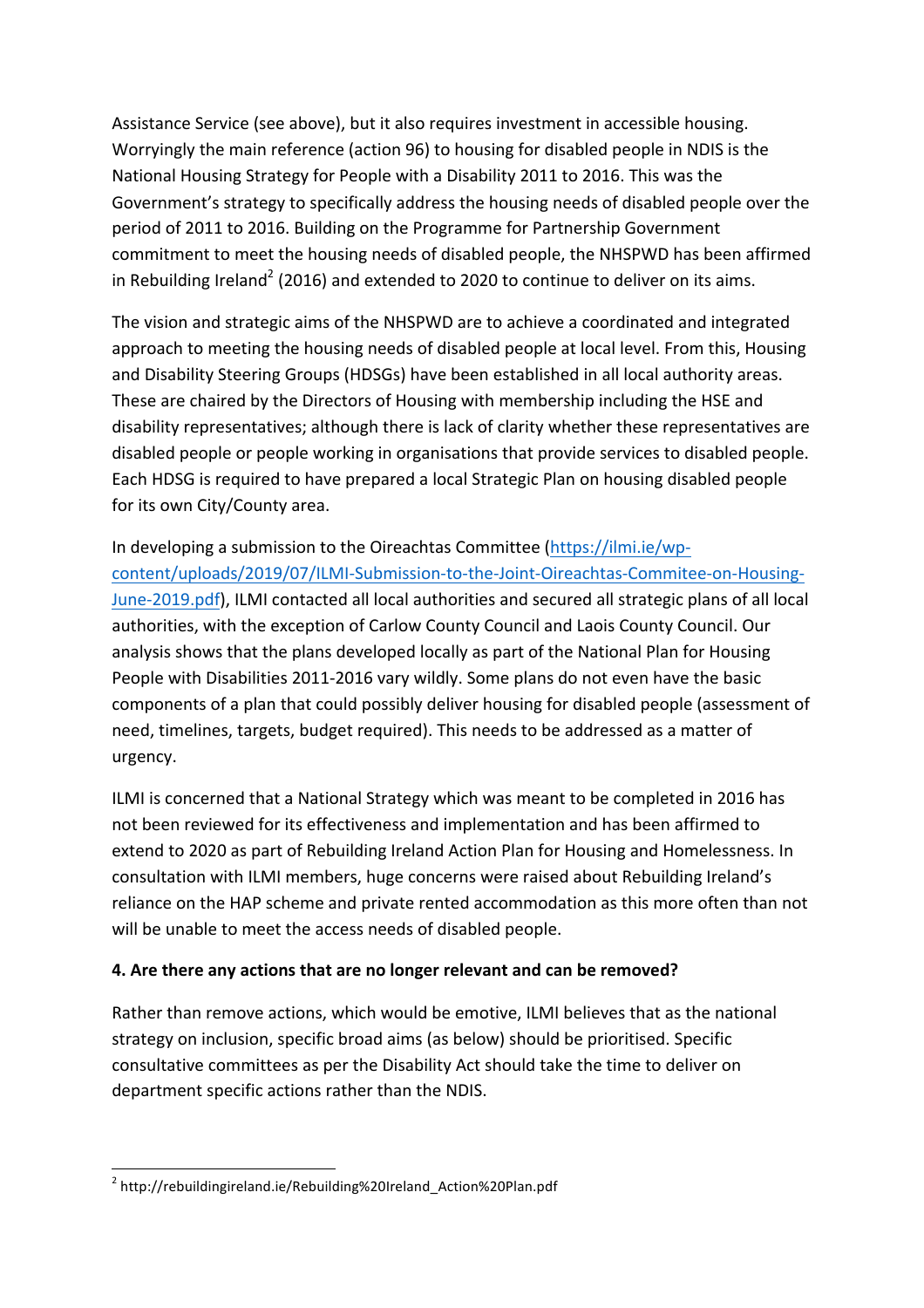For ease of reading and to save duplication, we have amalgamated questions three and five.

**3.** What are the priorities for the NDIS during 2020 and 2021?

# **5.** What are the top three actions that should be prioritised in order to facilitate compliance with the UN Convention on the Rights of Persons with Disabilities?

### Article 19 of the UNCRPD the Right to Live in the Community:

As per sections two and three of this submission, ILMI believes the focus on Achieving maximum independence and living in the community, should be prioritised in order that Ireland is compliant with Article 19 of the UNCRPD.

# **Section 6 Person-centred disability services, Achieve maximum independence: Actions 69-71**

The Personal Assistance Service (PAS) is conflated with and funded from the same budget as Home help by the HSE. The PAS has no standardised assessment of need and it needs standalone investment.

A recent motion passed in Dáil Eireann to legislate to provide for the establishment of a Commissioner for Independent Living within the Department of Social Protection tasked with the following functions:

- To consult with the disabled community to devise a universally accepted definition of the Personal Assistance Service, placing disabled people at the centre of any service provided and directed by individuals to meet their needs to live independent lives.
- To facilitate the separation of the Personal Assistance Service from Home Help Hours and Home care and develop a strategy to oversee the transition of PAS to come under the remit of the Department of Social Protection and under the Commissioner for Independent Living.
- To address the current lack of understanding of the term "Personal Assistance" service" which has led to inconsistencies in standards and quality of service provision in this country and across HSE areas.
- To seek an end to the practice of assigning Home Help Hours instead of a PA service.
- To ensure individuals do not end up with a service that does not support independent living as per the PA model of service and risk individuals being removed from any waiting list for PA services when accepting Home Help Hours instead.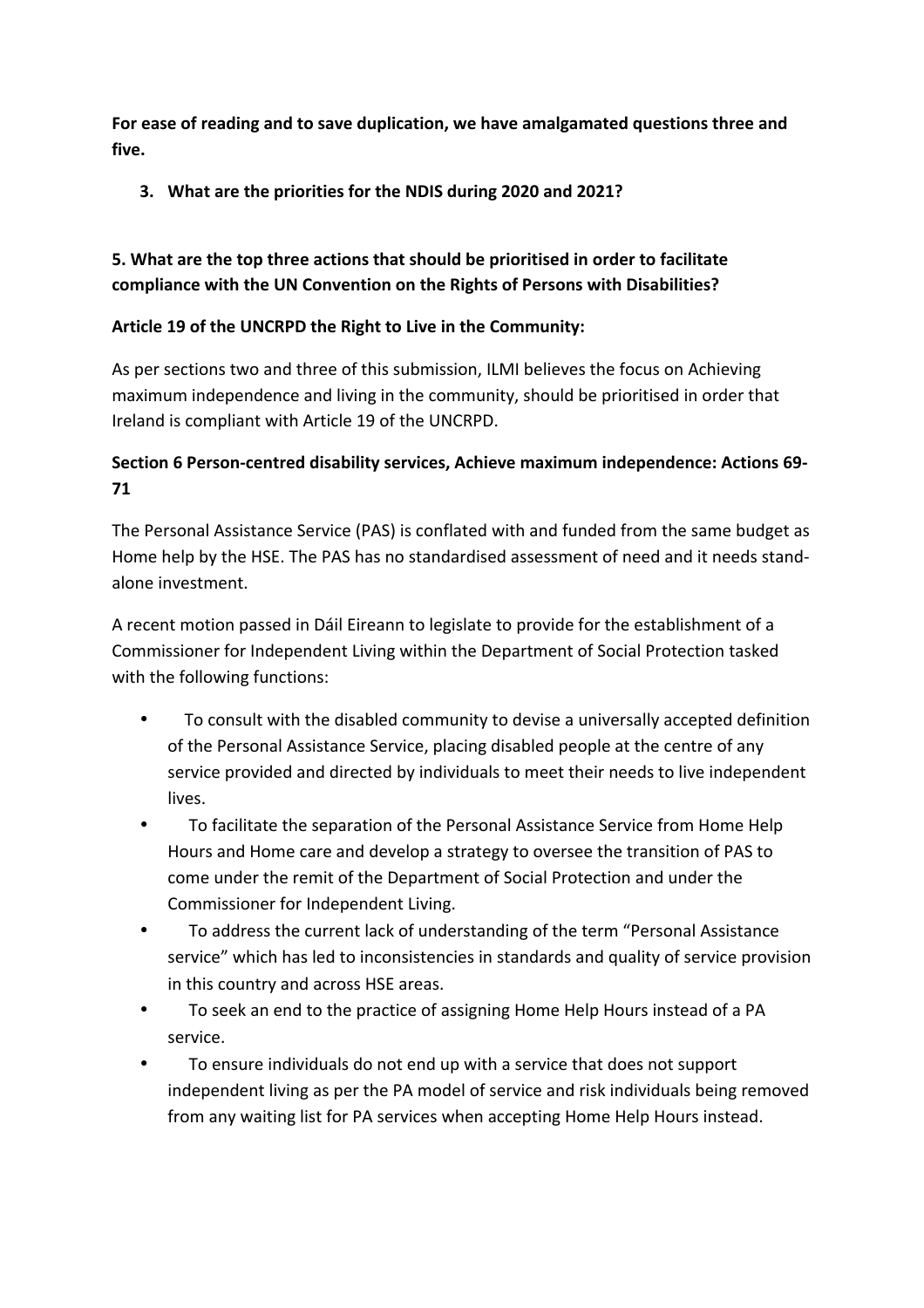- To establish a National Independent Living Strategy to include a roadmap towards the increasing of a ring-fenced budget for Personal Assistance Services so as to enable disabled people to lead real independent lives.
- To introduce a single standard assessment of need across all HSE CHO areas. This must include the provision and support for independent assessment of need as per the Disability Act 2005 and the creation of systems that allow for portability of services across CHO areas, meeting the social, personal and employment needs of those who avail of the Personal Assistance Service, with no bureaucratic barriers.
- To ensure that all those who could benefit are made aware of the Personal Assistance Service in order that those who wish to live their lives independently can access the necessary supports to do so

Separate from the legislative process, the NDIS should be tasked with providing the necessary cross-departmental discussion on the value of the PAS and how a support system for promoting Inclusion can be embedded within the work of the remainder of the strategy.

# **Living in the Community: People with disabilities are supported to live an independent life in a home of their choosing in the community**

There seems to be a clear driver for the National Housing Strategy for Disabled People 2011 to 2016. ILMI Analysis shows a lack of real consistency in the approach to developing local plans. NDIS in conjunction with the Housing Agency and the Department of Housing need to design a template that can assess housing needs and monitor implementation. NDIS needs to deliver a strong message that Capital investment in social housing delivered by Local Authorities is essential to deliver accessible housing for disabled people.

# **7.** If you had the opportunity to include one additional action for the 2020-2021 strategy what would that be?

## **NDIS** to resource a process for supporting real engagement and participation of authentic disabled people's voices in all consultative processes with Statutory Processes.

At its very core, the NDIS is about inclusion. For ILMI, our philosophy can be summed up as "Nothing about us without us". For too long, disabled people's lives were decided by others. While there has been progress in this area from the Consultative Committees set up under Section 31 (2) of the Disability Act 2005, there is still work to be done.

NDIS has a number of actions which make commitments to participation for example, in Strategy Item 2 ("Joined up Policies and public services"), specifically action 32 ("Departments and agencies will actively engage people with disabilities through consultative committees and / or other appropriate fora" ) and action 33 ("We will embed a culture and process of early engagement with people with disabilities in mainstream service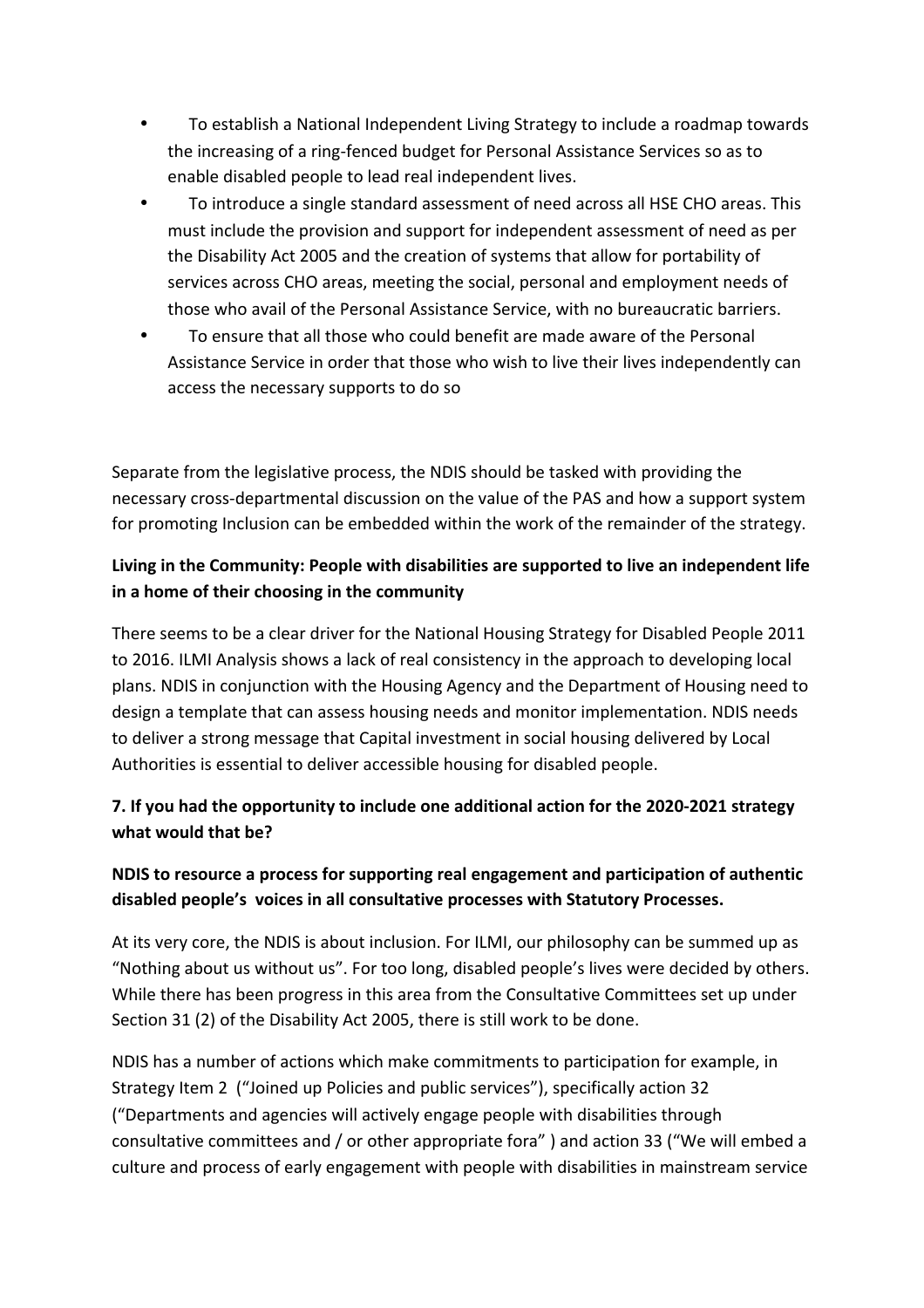design and evaluation") and strategy Item 6 ("Person-centred Disability Services") specifically action 89 ("The National Disability Stakeholders Group, which includes a number of individuals appointed in their own personal capacity to bring their lived experience to the table, will continue to have a central role in monitoring the implementation of the NDIS").

### **Challenges of Representation:**

While there have been long-standing commitments from Statutory bodies to ensure people effected by decisions are partners in policy development, in practice certain challenges, not specific to engaging disabled people, exist and need to be addressed, namely:

- Community representatives may lack the time to their role. Almost all the other representatives present are there in a paid capacity (Statutory and NGO), and those in paid positions usually devote most of their professional time to being immersed in the policy and legislative context of which the discussions take place. Community representatives are often asked to read and analyse large volumes of policy in their spare time with little (or no) supports.
- There are no specific structures invested in to support authentic voices. While people may come forward to represent a group or community, without a way for that community to have a role in supporting that representative, it simply means an individual is at the table and not the community.
- There is a lack of shared understanding of what the policy forums are and whether community representatives have any power, or whether their participation is at the behest of agencies.

Specific to disability policy spaces, additional barriers may exist:

- Many professionals operate from a medical model of disability, and there is often little or no time and space to explore whether people working together to develop policy have a shared understanding of disability equality.
- Frustration at lack of change in people's lives can impact on representatives, including challenges from community about their inability to affect change.
- Access and inclusion are often not embedded into the practice of committees and structures. This includes supports such as ISL, a PAS, accessible materials in advance of and during meetings along with consultation with disabled people about locations of buildings with accessible transport and timing of meetings that work for disabled people and not just for professionals.

### **ILMI's role as a representative DPO**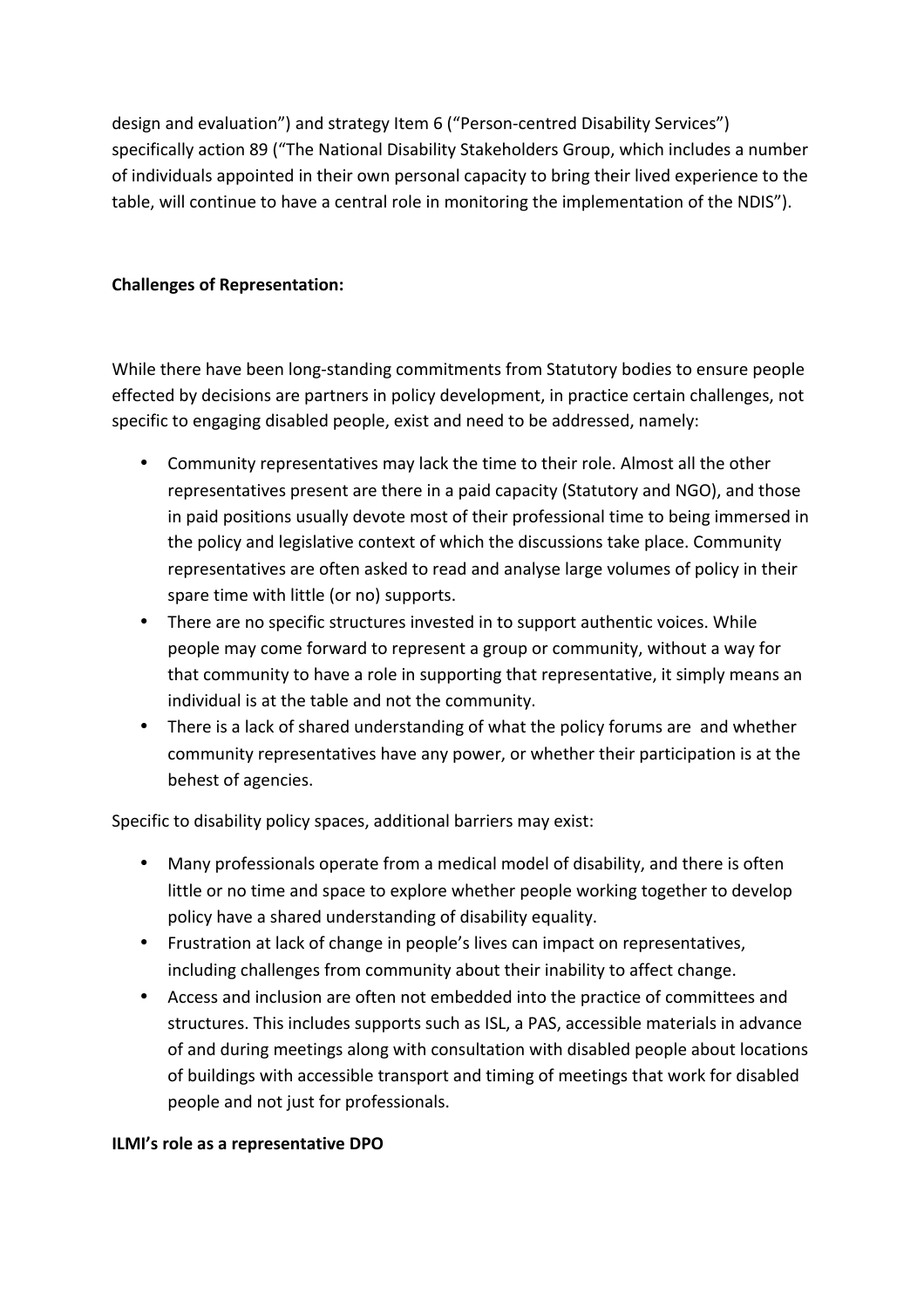ILMI as a national representative Disabled Person's Organisation (DPO) has developed a strategic plan (https://ilmi.ie/wp-content/uploads/2018/09/ILMI-Strategic-Plan-2019-2022.pdf) where one of the core objectives is Leadership and Representation, where our work will continue to be led and represented by disabled people at all levels. To do this, ILMI creates structures to generate evidence-based policies and expertise based on lived experience.

To do this, ILMI create structures at a regional and national level for ILMI members to engage in dynamic and creative spaces to generate collective policies to represent the organisation. We promote active membership engagement in ILMI spaces through face to face group meetings and the use of technology (specifically video conferencing) to support virtual real time and non-real time participation. We share ILMI policy processes to ensure collective ownership and provide training and supports to build the capacity of ILMI representatives.

We work to ensure that those in leadership roles are supported by members through peer support to be authentic voices by creating structures to generate policy discussions, and linked with this we create ways for those in leadership roles to provide feedback on ILMI's representation work locally, nationally and internationally. As a DPO, all ILMI representatives work to increase the visibility of disabled people in discussions on equality and social justice locally, nationally and internationally.

ILMI defines real participative representation of disabled people as being based on the principle that individuals bringing collective views / strategies together in defined ILMI spaces to influence policy and service delivery.

Central to how we work is the effective involvement of people with lived experience: "Nothing about us without us". From the individual we work to develop collective expertise of ILMI members which reflect diversity of experience, based terms of gender, sexuality, ethnicity, age, marital status, socio-economic status and impairment and working on building a consensus approach to define ILMI's position.

This approach, with support from ILMI staff, works to move from "users" of services to "makers and shapers" of policy. The collective policy developed is based on the assumption that ILMI's policies will positively change society for all rather than advocate for individual needs. ILMI's processes are about embedding and the deepening of democratic participation by ensuring disabled people have their collective voices heard.

Spaces are openly and transparently announced via social media and our biweekly eBulletin. Rather than solely use face to face meetings, ILMI recognises that there may be many barriers to participation: lack of PA hours, accessible transport, time commitments due to family or employment etc. On that basis we use video conferencing to facilitate participation, using a free app called Zoom, which allows us to host virtual meetings with up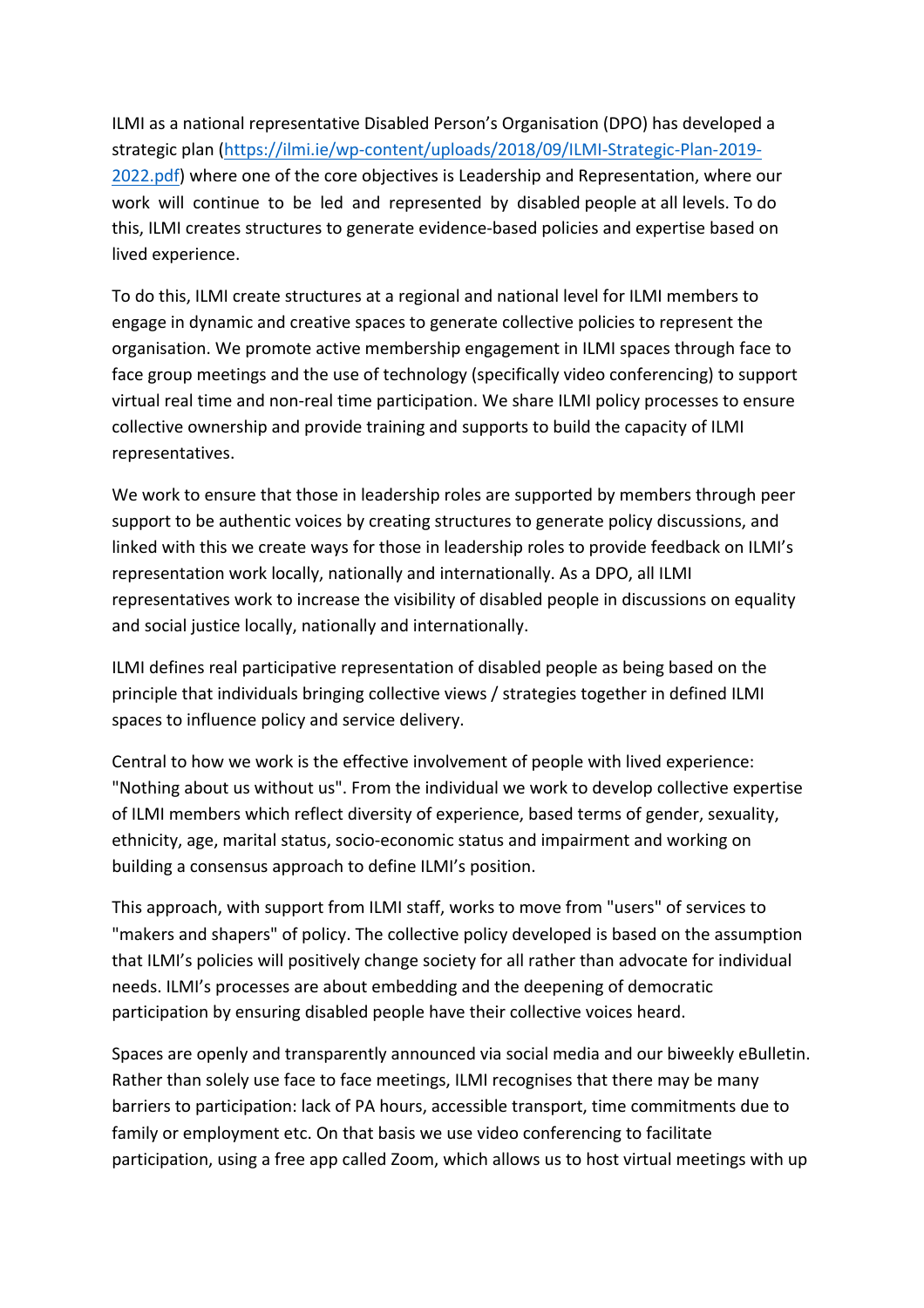to 100 participants. In parallel we still hold direct face to face workshops on specific policy developments or training (such as Leader training, lobbying, representation etc.).

ILMI members not only identify issues, but within these spaces identify the strategic priorities and possibilities within the existing policy context, so that representatives have an authentic mandate to prioritise approaches and work to co-create and work alongside civil and public servants to bring around change to achieve our strategic objectives and build an inclusive society. Central to this approach is that all representatives' feedback is key information from local and national discussions spaces to that ILMI as a collective can be part of this work. This allows for full transparency, not only in an attempt to hold policy to account, but in terms of transparency in how ILMI operates and where policy is discussed and developed.

Presently, as per our strategic objectives, ILMI has working groups which discuss, develop and support representatives locally and nationally on education, employment, housing, planning, transport and personal assistance services. We also facilitate discussions on emerging issues as well as spaces to discuss how to work collectively.

### **UNCRPD** and the role of a DPO

The UNCRPD makes specific references to State party commitments to ensure disabled people are effectively involved in all policy forums.

### *Article 4 – General obligations*

3. In the development and implementation of legislation and policies to implement the *present Convention, and in other decision-making processes concerning issues relating to persons* with disabilities, States Parties shall closely consult with and actively involve persons with disabilities, including children with disabilities, through their representative *organizations.*

### Article 29 – Participation in political and public life

States Parties shall quarantee to persons with disabilities political rights and the opportunity *to enjoy them on an equal basis with others, and shall undertake:* 

b) To promote actively an environment in which persons with disabilities can effectively and fully participate in the conduct of public affairs, without discrimination and on an equal basis with others, and encourage their participation in public affairs, including:

*i.* Participation in non-governmental organizations and associations concerned with the public and political life of the country, and in the activities and administration of political *parties;*

*ii.* Forming and joining organizations of persons with disabilities to represent persons with disabilities at international, national, regional and local levels.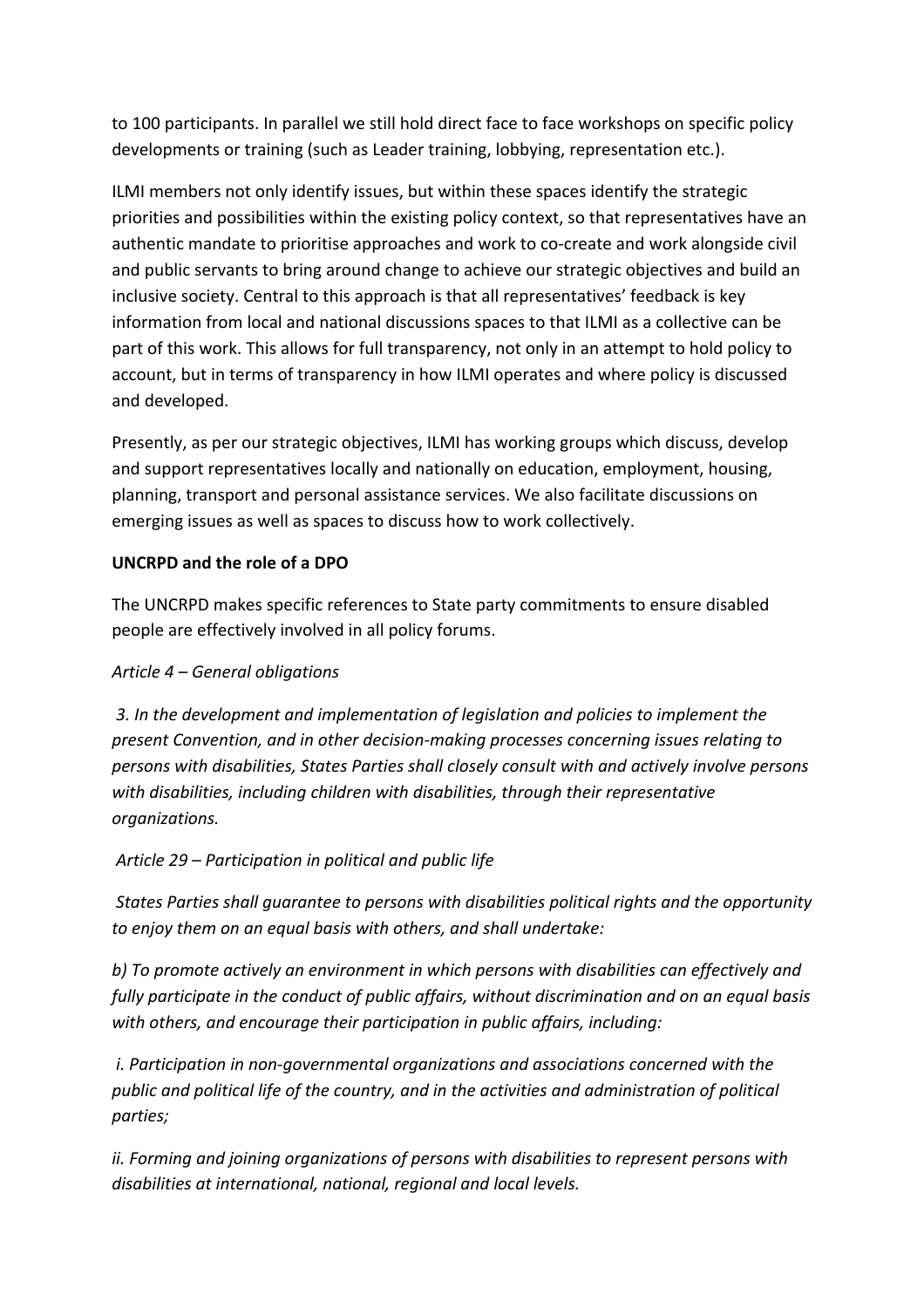The definition and role of a DPO is expanded in General comment No. 7 (2018) on the participation of persons with disabilities, including children with disabilities, through their representative organizations, in the implementation and monitoring of the Convention (http://docstore.ohchr.org/SelfServices/FilesHandler.ashx?enc=6QkG1d%2FPPRiCAqhKb7yh snbHatvuFkZ%2Bt93Y3D%2Baa2pjFYzWLBu0vA%2BBr7QovZhbuyqzjDN0plweYI46WXrJJ6aB 3Mx4y%2FspT%2BQrY5K2mKse5zjo%2BfvBDVu%2B42R9iK1p): 

"The Committee considers that organizations of persons with disabilities should be rooted, committed to and fully respect the principles and rights recognized in the Convention. They can only be those that are led, directed and governed by persons with disabilities. A clear majority of their membership should be recruited among persons with disabilities themselves. Organizations of women with disabilities, children with disabilities and persons living with HIV/AIDS are organizations of persons with disabilities under the Convention. Organizations of persons with disabilities have certain characteristic aspects, including the fact that:

(a) They are established predominantly with the aim of collectively acting, expressing, promoting, pursuing and/or defending the rights of persons with disabilities and should be generally recognized as such;

(b) They employ, are represented by, entrust or specifically nominate/appoint persons with disabilities themselves;

(c) They are not affiliated, in the majority of cases, to any political party and are independent from public authorities and any other non-governmental organizations of which they might be part/members of;

(d) They may represent one or more constituencies based on actual or perceived impairment or can be open to membership of all persons with disabilities;

(e) They represent groups of persons with disabilities reflecting the diversity of their backgrounds (in terms of, for example, sex, gender, race, age, or migrant or refugee status). They can include constituencies based on transversal identities (for example, children, women or indigenous people with disabilities) and comprise members with various impairments;

 $(f)$  They can be local, national, regional or international in scope;

(g) They can operate as individual organizations, coalitions or cross-disability or umbrella organizations of persons with disabilities, seeking to provide a collaborative and coordinated voice for persons with disabilities in their interactions with, among others, public authorities, international organizations and private entities."